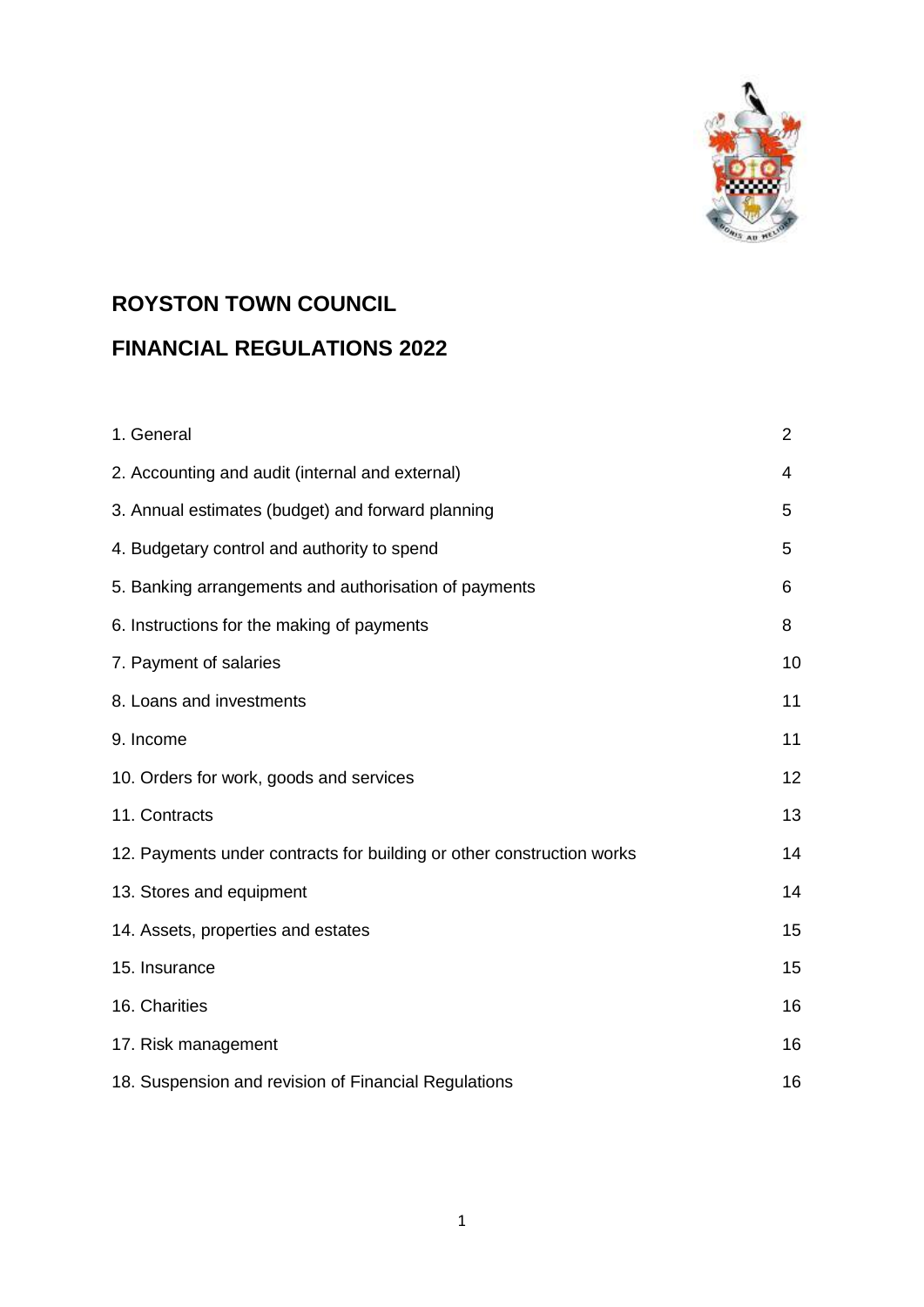These Financial Regulations were adopted by the council at its meeting held on 16<sup>th</sup> May 2022. Minute number 38/23. Review date is May 2023.

## **1. General**

1.1. These financial regulations govern the conduct of financial management by the council and may only be amended or varied by resolution of the council. Financial regulations are one of the council's governing policy documents providing procedural guidance for members and officers. Financial regulations must be observed in conjunction with the council's standing orders and any individual financial regulations relating to contracts.

1.2. The council is responsible in law for ensuring that its financial management is adequate and effective and that the council has a sound system of internal control which facilitates the effective exercise of the council's functions, including arrangements for the management of risk.

1.3. The council's accounting control systems must include measures:

- for the timely production of accounts;
- that provide for the safe and efficient safeguarding of public money;
- to prevent and detect inaccuracy and fraud; and
- identifying the duties of officers.

1.4. These financial regulations demonstrate how the council meets these responsibilities and requirements.

1.5. At least once a year, prior to approving the Annual Governance Statement, the council must review the effectiveness of its system of internal control which shall be in accordance with proper practices.

1.6. Deliberate or wilful breach of these Regulations by an employee may give rise to disciplinary proceedings.

1.7. Members of council are expected to follow the instructions within these Regulations and not to entice employees to breach them. Failure to follow instructions within these Regulations brings the office of councillor into disrepute.

1.8. The Responsible Financial Officer (RFO) holds a statutory office to be appointed by the council. The Clerk has been appointed as RFO for this council and these regulations will apply accordingly.

1.9. The RFO;

- acts under the policy direction of the council;
- administers the council's financial affairs in accordance with all Acts, Regulations and proper practices;
- determines on behalf of the council its accounting records and accounting control systems;
- ensures the accounting control systems are observed;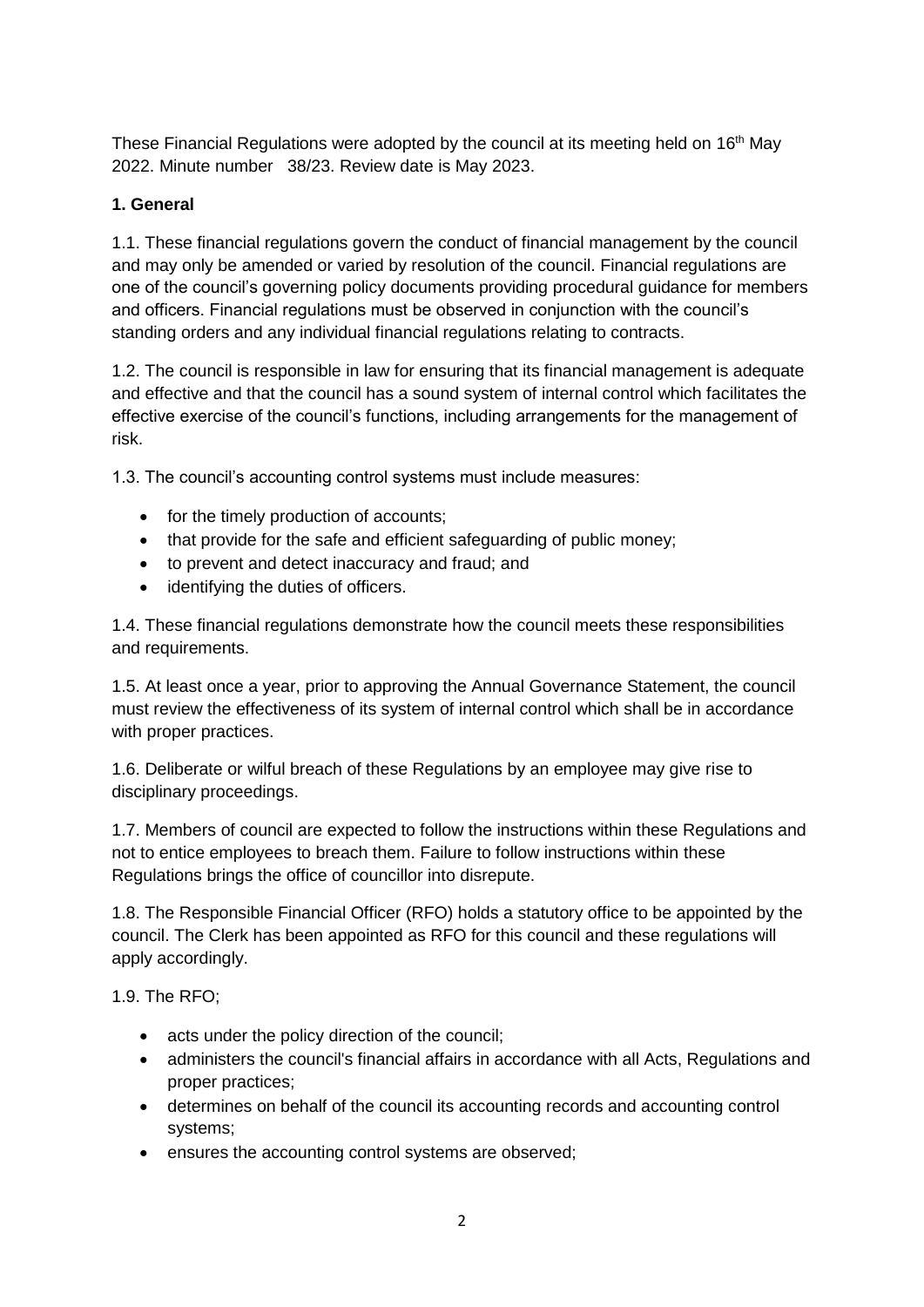- maintains the accounting records of the council up to date in accordance with proper practices;
- assists the council to secure economy, efficiency and effectiveness in the use of its resources; and
- produces financial management information as required by the council.

1.10. The accounting records determined by the RFO shall be sufficient to show and explain the council's transactions and to enable the RFO to ensure that any income and expenditure account and statement of balances, or record of receipts and payments and additional information, as the case may be, or management information prepared for the council from time to time comply with the Accounts and Audit Regulations.

1.11. The accounting records determined by the RFO shall in particular contain:

- entries from day to day of all sums of money received and expended by the council and the matters to which the income and expenditure or receipts and payments account relate;
- a record of the assets and liabilities of the council; and
- wherever relevant, a record of the council's income and expenditure in relation to claims made, or to be made, for any contribution, grant or subsidy.

1.12. The accounting control systems determined by the RFO shall include:

- procedures to ensure that the financial transactions of the council are recorded as soon as reasonably practicable and as accurately and reasonably as possible;
- procedures to enable the prevention and detection of inaccuracies and fraud and the ability to reconstruct any lost records;
- identification of the duties of officers dealing with financial transactions and division of responsibilities of those officers in relation to significant transactions;
- procedures to ensure that uncollectable amounts, including any bad debts are not submitted to the council for approval to be written off except with the approval of the RFO and that the approvals are shown in the accounting records; and
- measures to ensure that risk is properly managed.

1.13. The council is not empowered by these Regulations or otherwise to delegate certain specified decisions. In particular any decision regarding:

- setting the final budget or the precept (council tax requirement);
- approving accounting statements;
- approving an annual governance statement;
- borrowing:
- writing off bad debts;
- declaring eligibility for the General Power of Competence; and
- addressing recommendations in any report from the internal or external auditors, shall be a matter for the full council only.

1.14. In addition, the council must:

 determine and keep under regular review the bank mandate for all council bank accounts;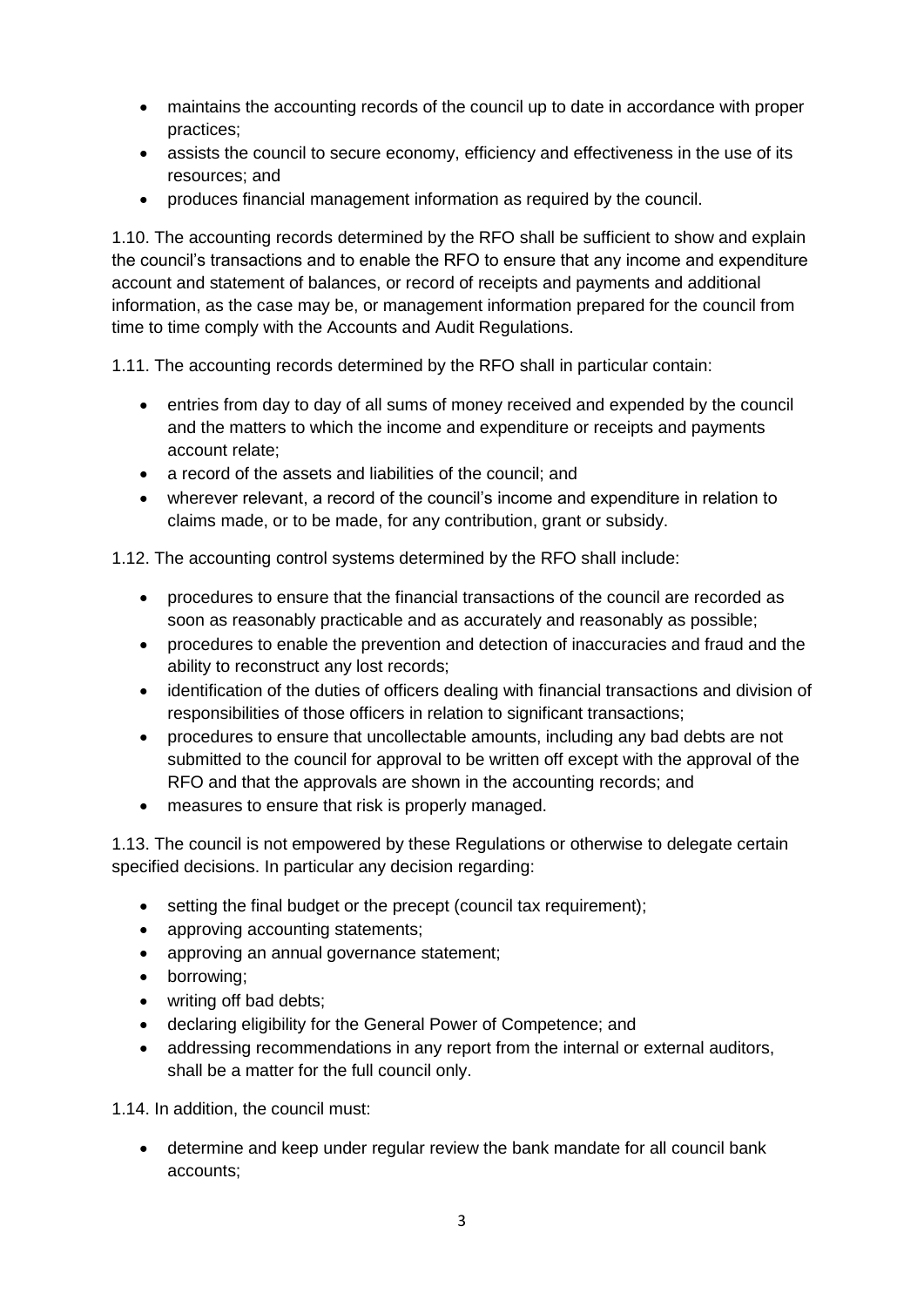- approve any grant or a single commitment in excess of £15,000; and
- in respect of the annual salary for any employee have regard to recommendations about annual salaries of employees made by the relevant committee in accordance with its terms of reference.

1.15. In these financial regulations, references to the Accounts and Audit Regulations or 'the regulations' shall mean the regulations issued under the provisions of section 27 of the Audit Commission Act 1998, or any superseding legislation, and then in force unless otherwise specified.

In these financial regulations the term 'proper practice' or 'proper practices' shall refer to guidance issued in *Governance and Accountability for Local Councils - a Practitioners' Guide (England)* issued by the Joint Practitioners Advisory Group (JPAG), available from the websites of NALC and the Society for Local Council Clerks (SLCC).

### **2. Accounting and audit (internal and external)**

2.1. All accounting procedures and financial records of the council shall be determined by the RFO in accordance with the Accounts and Audit Regulations, appropriate guidance and proper practices.

2.2. On a regular basis, at least once in each quarter, and at each financial year end, a member other than the Chairman shall be appointed to verify bank reconciliations (for all accounts) produced by the RFO. The member shall sign the reconciliations and the original bank statements (or similar document) as evidence of verification. This activity shall on conclusion be reported, including any exceptions, to and noted by the Finance Committee.

2.3. The RFO shall complete the annual statement of accounts, annual report, and any related documents of the council contained in the Annual Return (as specified in proper practices) as soon as practicable after the end of the financial year and having certified the accounts shall submit them and report thereon to the council within the timescales set by the Accounts and Audit Regulations.

2.4. The council shall ensure that there is an adequate and effective system of internal audit of its accounting records, and of its system of internal control in accordance with proper practices. Any officer or member of the council shall make available such documents and records as appear to the council to be necessary for the purpose of the audit and shall, as directed by the council, supply the RFO, internal auditor, or external auditor with such information and explanation as the council considers necessary for that purpose.

2.5. The internal auditor shall be appointed by and shall carry out the work in relation to internal controls required by the council in accordance with proper practices.

2.6. The internal auditor shall:

- be competent and independent of the financial operations of the council;
- report to council in writing, or in person, on a regular basis with a minimum of one annual written report during each financial year;
- to demonstrate competence, objectivity and independence, be free from any actual or perceived conflicts of interest, including those arising from family relationships; and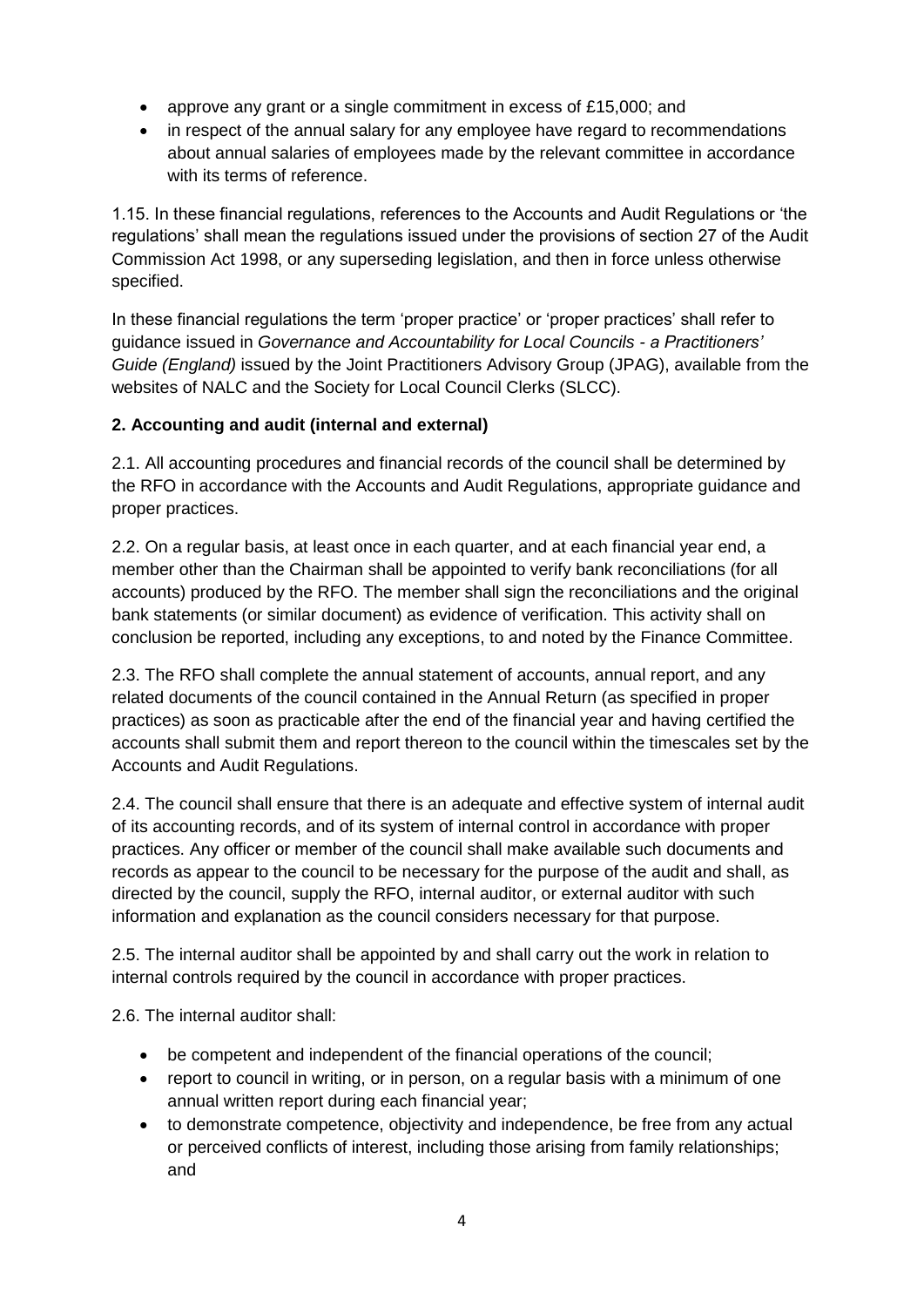has no involvement in the financial decision making, management or control of the council

2.7. Internal or external auditors may not under any circumstances:

- perform any operational duties for the council;
- initiate or approve accounting transactions; or
- direct the activities of any council employee, except to the extent that such employees have been appropriately assigned to assist the internal auditor.

2.8. For the avoidance of doubt, in relation to internal audit the terms 'independent' and 'independence' shall have the same meaning as is described in proper practices.

2.9. The RFO shall make arrangements for the exercise of electors' rights in relation to the accounts including the opportunity to inspect the accounts, books, and vouchers and display or publish any notices and statements of account required by Audit Commission Act 1998, or any superseding legislation, and the Accounts and Audit Regulations.

2.10. The RFO shall, without undue delay, bring to the attention of all councillors any correspondence or report from internal or external auditors.

### **3. Annual estimates (budget) and forward planning**

3.1. The RFO must each year, by no later than November, prepare detailed estimates of all receipts and payments including the use of reserves and all sources of funding for the following financial year in the form of a budget to be considered by the budget working party, Finance Committee and the council.

3.2. The council shall consider annual budget proposals in relation to the council's forecast of revenue and capital receipts and payments including recommendations for the use of reserves and sources of funding and update the forecast accordingly.

3.3. The council shall fix the precept (council tax requirement), and relevant basic amount of council tax to be levied for the ensuing financial year not later than by the end of January each year. The RFO shall issue the precept to the billing authority and shall supply each member with a copy of the approved annual budget.

3.4. The approved annual budget shall form the basis of financial control for the ensuing year.

#### **4. Budgetary control and authority to spend**

4.1. Expenditure on revenue items may be authorised up to the amounts included for that class of expenditure in the approved budget. This authority is to be determined by:

- the council for all items over £15,000;
- a duly delegated committee of the council for items over £3,000 but below £15,000; or
- the Clerk, in conjunction with Chairman of Council or Chairman of the Finance Committee, for any items below £3,000.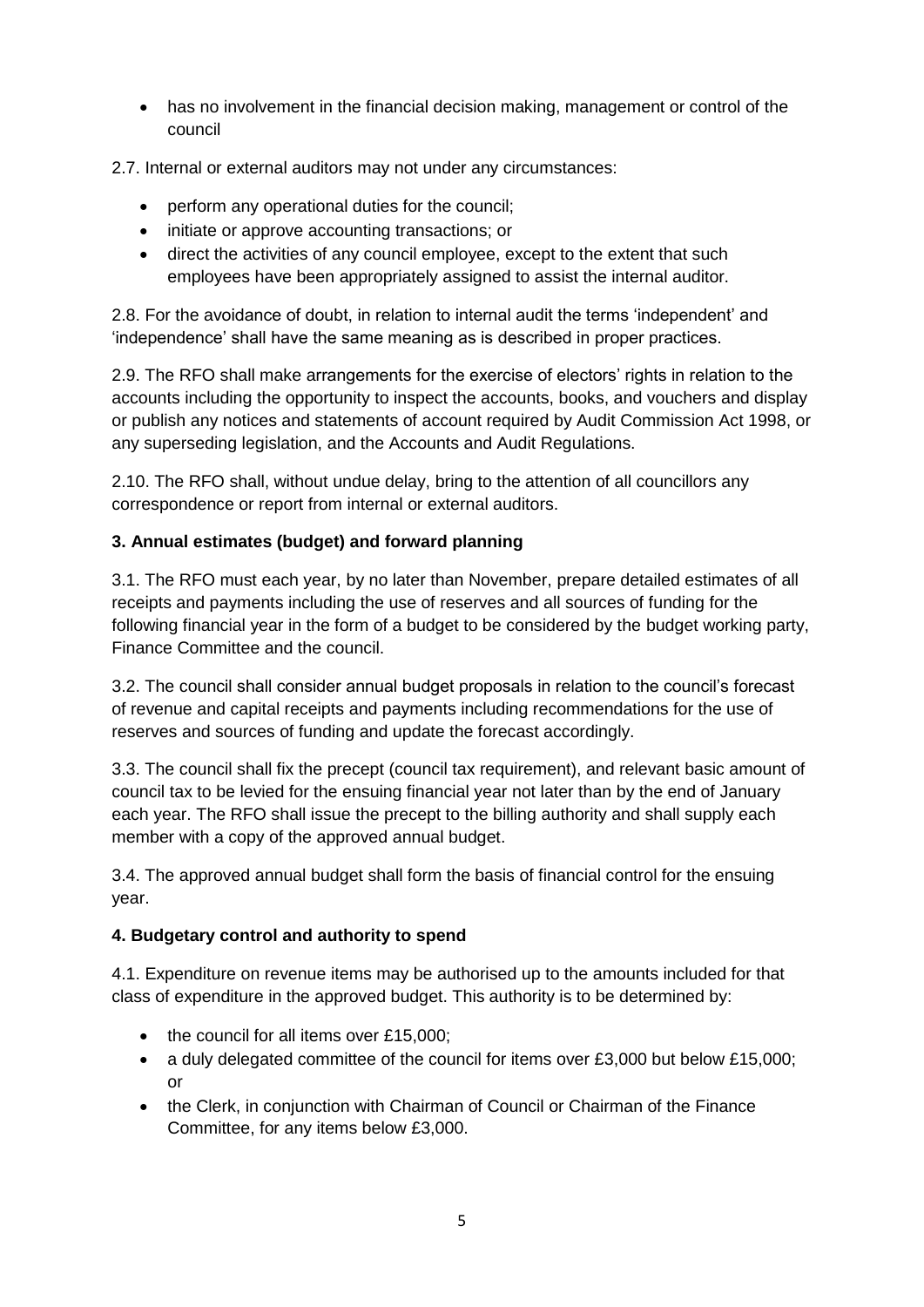Such authority is to be evidenced by a minute or by an authorisation slip duly signed by the Clerk, and where necessary also by the appropriate Chairman.

Contracts may not be disaggregated to avoid controls imposed by these regulations.

4.2. No expenditure may be authorised that will exceed the amount provided in the revenue budget for that class of expenditure other than by resolution of the council, or duly delegated committee. During the budget year and with the approval of council having considered fully the implications for public services, unspent and available amounts may be moved to other budget headings or to an earmarked reserve as appropriate ('virement').

4.3. Unspent provisions in the revenue or capital budgets for completed projects shall not be carried forward to a subsequent year.

4.4. The salary budgets are to be reviewed at least annually, when national pay rises are agreed, for the following financial year and such review shall be evidenced by a hard copy schedule signed by the Clerk and the Chairman of Council or relevant committee.

4.5. In cases of extreme risk to the delivery of council services, or other unforeseen circumstances, the clerk may authorise revenue expenditure on behalf of the council which in the clerk's judgement it is necessary to carry out. Such expenditure includes repair, replacement or other work, whether or not there is any budgetary provision for the expenditure, subject to a limit of £1,000. The Clerk shall report such action to the chairman of the Council/Finance Committee as soon as possible and to the council as soon as practicable thereafter.

4.6. No expenditure shall be authorised in relation to any capital project and no contract entered into or tender accepted involving capital expenditure unless the council is satisfied that the necessary funds are available and the requisite borrowing approval has been obtained.

4.7. All capital works shall be administered in accordance with the council's standing orders and financial regulations relating to contracts.

4.8. The RFO shall regularly provide the council with a statement of receipts and payments to date under each head of the budgets, comparing actual expenditure to the appropriate date against that planned as shown in the budget. These statements are to be prepared at least at the end of each financial quarter and shall show explanations of material variances. For this purpose "material" shall be in excess of £1,000 or 15% of the budget.

4.9. Changes in earmarked reserves shall be approved by council as part of the budgetary control process.

#### **5. Banking arrangements and authorisation of payments**

5.1. The council's banking arrangements, including the bank mandate, shall be made by the RFO and approved by the council; banking arrangements may not be delegated to a committee. They shall be regularly reviewed for safety and efficiency.

5.2. The RFO shall prepare a schedule of payments requiring authorisation, forming part of the Agenda for the Meeting and, together with the relevant invoices, present the schedule to council or finance committee. The council / committee shall review the schedule for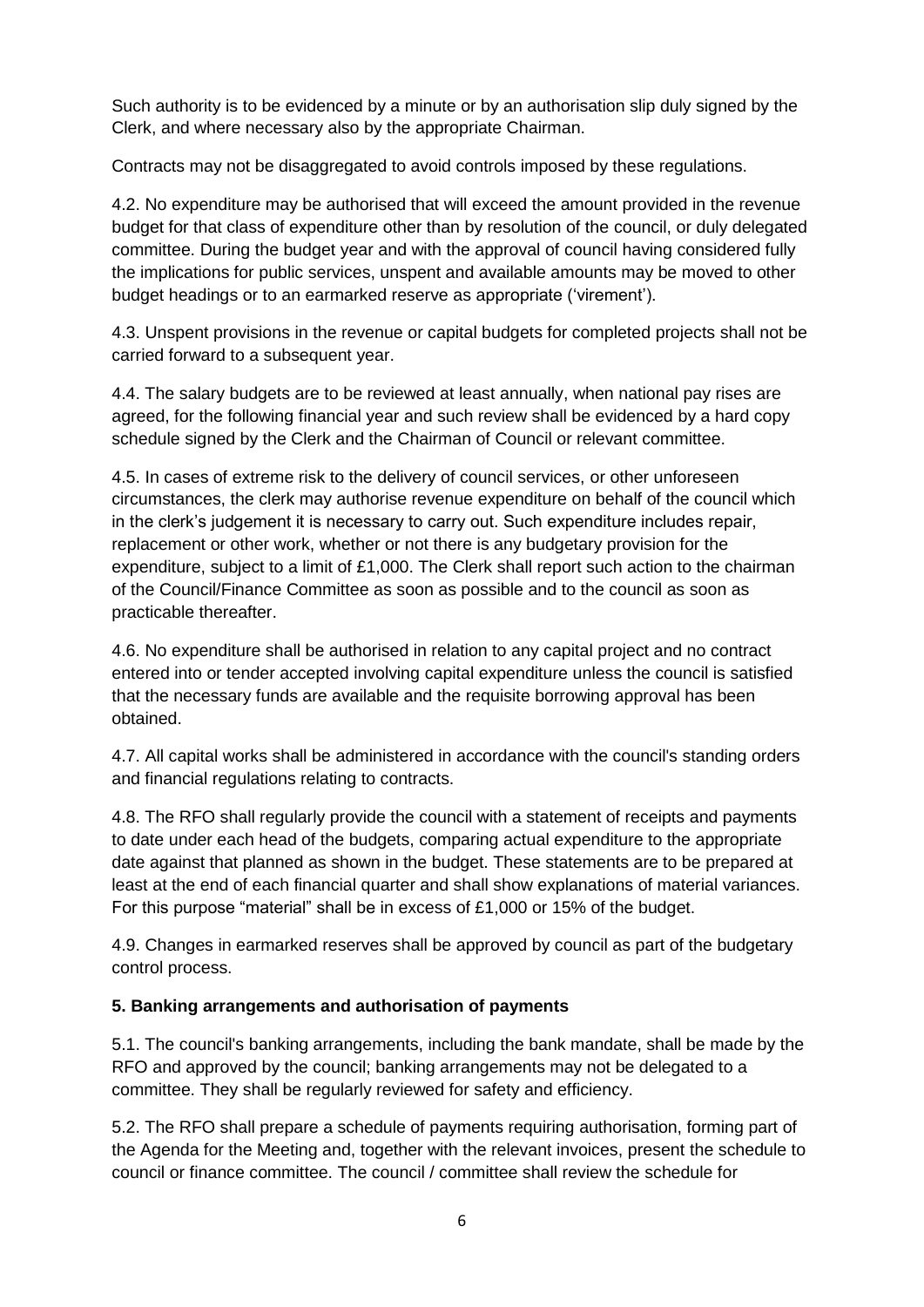compliance and, having satisfied itself shall authorise payment by a resolution of the council or finance committee. The approved schedule shall be signed by the Chairman of the Meeting. A detailed list of all payments shall be disclosed within or as an attachment to the minutes of the meeting at which payment was authorised. Personal payments (including salaries, wages, expenses and any payment made in relation to the termination of a contract of employment) may be summarised to remove public access to any personal information.

5.3. All invoices for payment shall be examined, verified and certified by the RFO to confirm that the work, goods or services to which each invoice relates has been received, carried out, examined and represents expenditure previously approved by the council.

5.4. The RFO shall examine invoices for arithmetical accuracy and analyse them to the appropriate expenditure heading. The RFO shall take all steps to pay all invoices submitted, and which are in order, at the next available council or Finance Committee meeting.

5.5. The Clerk and RFO shall have delegated authority to authorise the payment of items only in the following circumstances:

a) If a payment is necessary to avoid a charge to interest under the Late Payment of Commercial Debts (Interest) Act 1998, and the due date for payment is before the next scheduled Meeting of council, where the Clerk and RFO certify that there is no dispute or other reason to delay payment, provided that a list of such payments shall be submitted to the next appropriate meeting of council or finance committee;

b) An expenditure item authorised under 5.6 below (continuing contracts and obligations) provided that a list of such payments shall be submitted to the next appropriate meeting of council or finance committee; or

c) Fund transfers within the councils banking arrangements, provided that a list of such payments shall be submitted to the next appropriate meeting of council or finance committee.

5.6. For each financial year the Clerk and RFO shall draw up a list of due payments which arise on a regular basis as the result of a continuing contract, statutory duty, or obligation (such as but not exclusively) Salaries, PAYE and NI, Superannuation Fund and regular maintenance contracts and the like for which council, or a duly authorised committee, may authorise payment for the year provided that the requirements of regulation 4.1 (Budgetary Controls) are adhered to, provided also that a list of such payments shall be submitted to the next appropriate meeting of council or Finance Committee.

5.7. A record of regular payments made under 5.6 above shall be drawn up and be signed by a member on each and every occasion when payment is authorised - thus controlling the risk of duplicated payments being authorised and / or made.

5.8. In respect of grants a duly authorised committee shall approve expenditure within any limits set by council and in accordance with any policy statement approved by council. Any Revenue or Capital Grant in excess of £5,000 shall before payment, be subject to ratification by resolution of the council.

5.9. Members are subject to the Code of Conduct that has been adopted by the council and shall comply with the Code and Standing Orders when a decision to authorise or instruct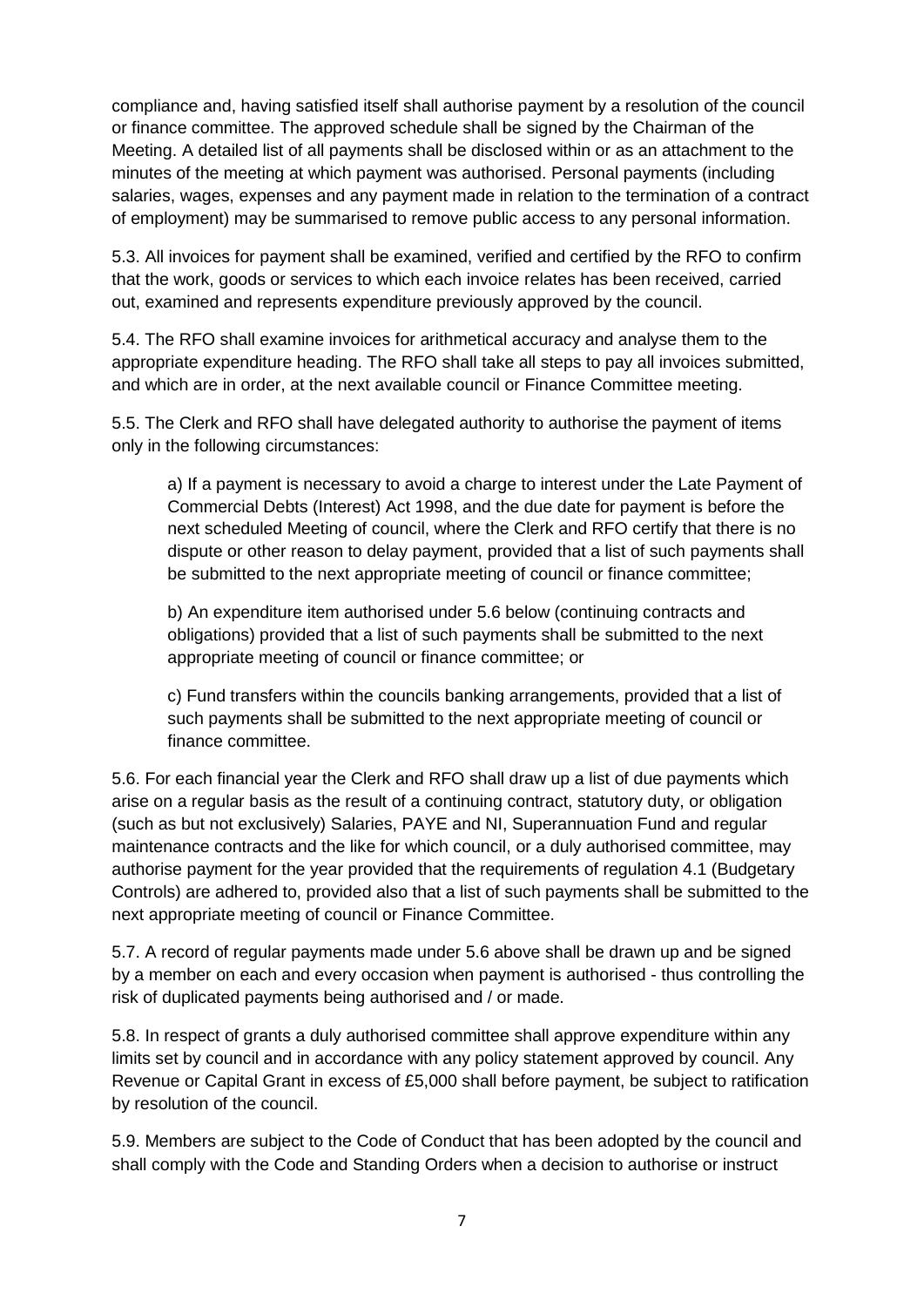payment is made in respect of a matter in which they have a disclosable pecuniary or other interest, unless a dispensation has been granted.

5.10. The council will aim to rotate the duties of members in these Regulations so that onerous duties are shared out as evenly as possible over time.

#### **6. Instructions for the making of payments**

6.1. The council will make safe and efficient arrangements for the making of its payments.

6.2. Following authorisation under Financial Regulation 5 above, the council, a duly delegated committee or, if so delegated, the Clerk or RFO shall give instruction that a payment shall be made.

6.3. All payments shall be affected by cheque or other instructions to the council's bankers, or otherwise, in accordance with a resolution of council or duly delegated committee.

6.4. Cheques or orders for payment drawn on the bank account in accordance with the schedule as presented to council or committee shall be signed by two members of council and countersigned by the Clerk, in accordance with a resolution instructing that payment. A member who is a bank signatory, having a connection by virtue of family or business relationships with the beneficiary of a payment, should not, under normal circumstances, be a signatory to the payment in question.

6.5. To indicate agreement of the details shown on the cheque or order for payment with the counterfoil and the invoice or similar documentation, one member signatory shall also initial the cheque counterfoil.

6.6. Cheques or orders for payment shall not normally be presented for signature other than at a council or committee meeting (including immediately before or after such a meeting). Any signatures obtained away from such meetings shall be reported to the council or Finance Committee at the next convenient meeting.

6.7. If thought appropriate by the council, payment for utility supplies (energy, telephone and water) and any National Non-Domestic Rates may be made by variable direct debit provided that the instructions are signed by two members and any payments are reported to council as made. The approval of the use of a variable direct debit shall be renewed by resolution of the council at least every two years.

6.8. If thought appropriate by the council, payment for certain items (principally salaries) may be made by banker's standing order provided that the instructions are signed, or otherwise evidenced by two members are retained and any payments are reported to council as made. The approval of the use of a banker's standing order shall be renewed by resolution of the council at least every two years.

6.9. If thought appropriate by the council, payment for certain items may be made by BACS or CHAPS methods provided that the instructions for each payment are signed, or otherwise evidenced, by two authorised bank signatories, are retained and any payments are reported to council as made. The approval of the use of BACS or CHAPS shall be renewed by resolution of the council at least every two years.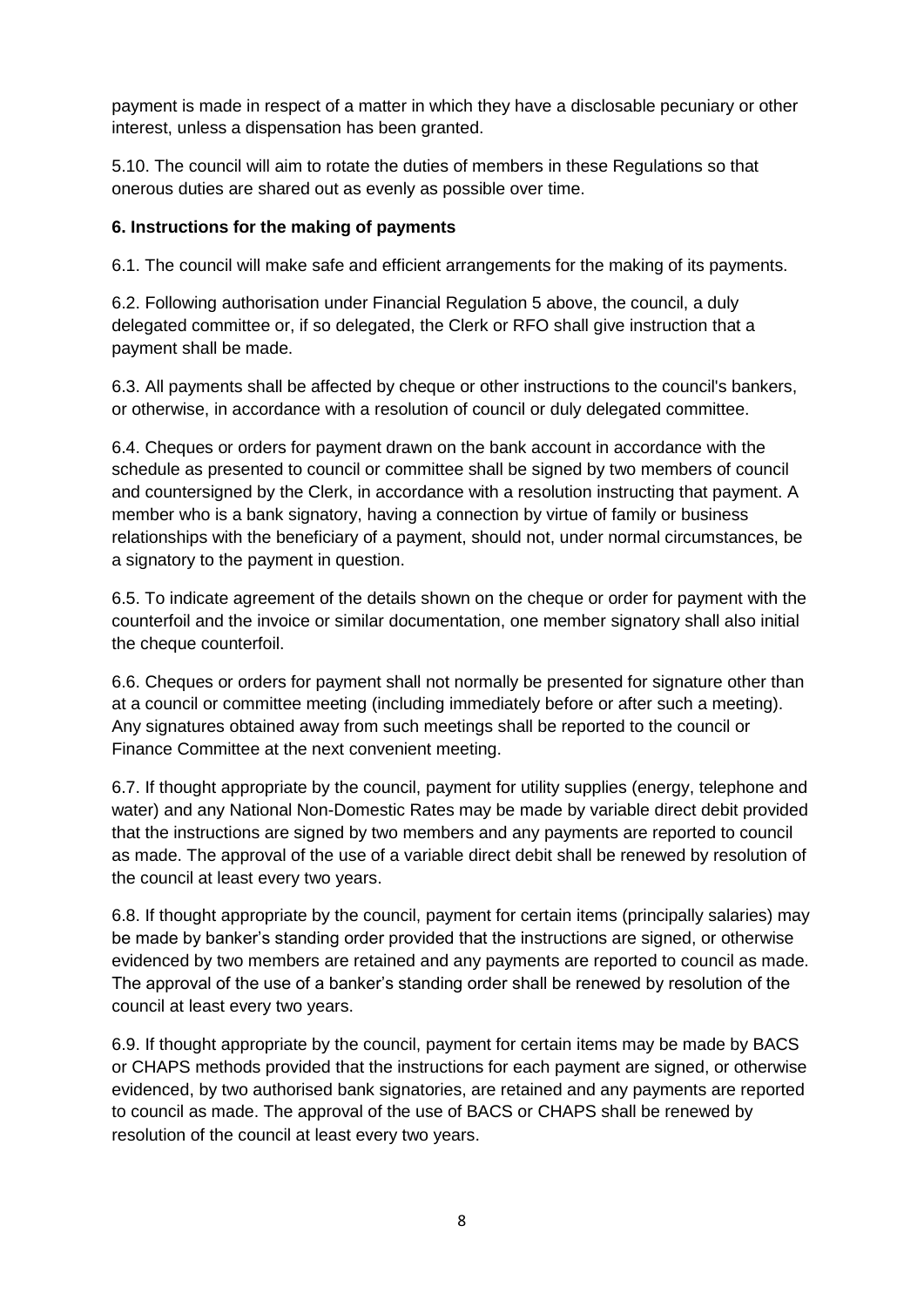6.10. If thought appropriate by the council payment for certain items may be made by internet banking transfer provided evidence is retained showing which members approved the payment.

6.11. Where a computer requires use of a personal identification number (PIN) or other password(s), for access to the council's records on that computer, a note shall be made of the PIN and Passwords and shall be handed to and retained by the Chairman of Council in a sealed dated envelope. This envelope may not be opened other than in the presence of two other councillors. After the envelope has been opened, in any circumstances, the PIN and / or passwords shall be changed as soon as practicable. The fact that the sealed envelope has been opened, in whatever circumstances, shall be reported to all members immediately and formally to the next available meeting of the council. This will not be required for a member's personal computer used only for remote authorisation of bank payments.

6.12. No employee or councillor shall disclose any PIN or password, relevant to the working of the council or its bank accounts, to any person not authorised in writing by the council or a duly delegated committee.

6.13. Regular back-up copies of the records on any computer shall be made and shall be stored securely away from the computer in question, and preferably off site.

6.14. The council, and any members using computers for the council's financial business, shall ensure that anti-virus, anti-spyware and firewall software with automatic updates, together with a high level of security, is used.

6.15. Where internet banking arrangements are made with any bank, the Clerk shall be appointed as the Service Administrator. The bank mandate approved by the council shall identify a number of councillors who will be authorised to approve transactions on those accounts. The bank mandate will state clearly the amounts of payments that can be instructed by the use of the Service Administrator alone, or by the Service Administrator with a stated number of approvals.

6.16. Access to any internet banking accounts will be directly to the access page (which may be saved under "favourites"), and not through a search engine or e-mail link. Remembered or saved passwords facilities must not be used on any computer used for council banking work. Breach of this Regulation will be treated as a very serious matter under these regulations.

6.17. Changes to account details for suppliers, which are used for internet banking may only be changed on written hard copy notification by the supplier and supported by hard copy authority for change signed by the Clerk. A programme of regular checks of standing data with suppliers will be followed.

6.18. Any Debit Card issued for use will be specifically restricted to the Clerk and will also be restricted to a single transaction maximum value of £1,000 unless authorised by council or finance committee in writing before any order is placed.

6.19. A pre-paid debit card may be issued to employees with varying limits. These limits will be set by the council or Finance Committee. Transactions and purchases made will be reported to the council or relevant committee and authority for topping-up shall be at the discretion of the council or relevant committee.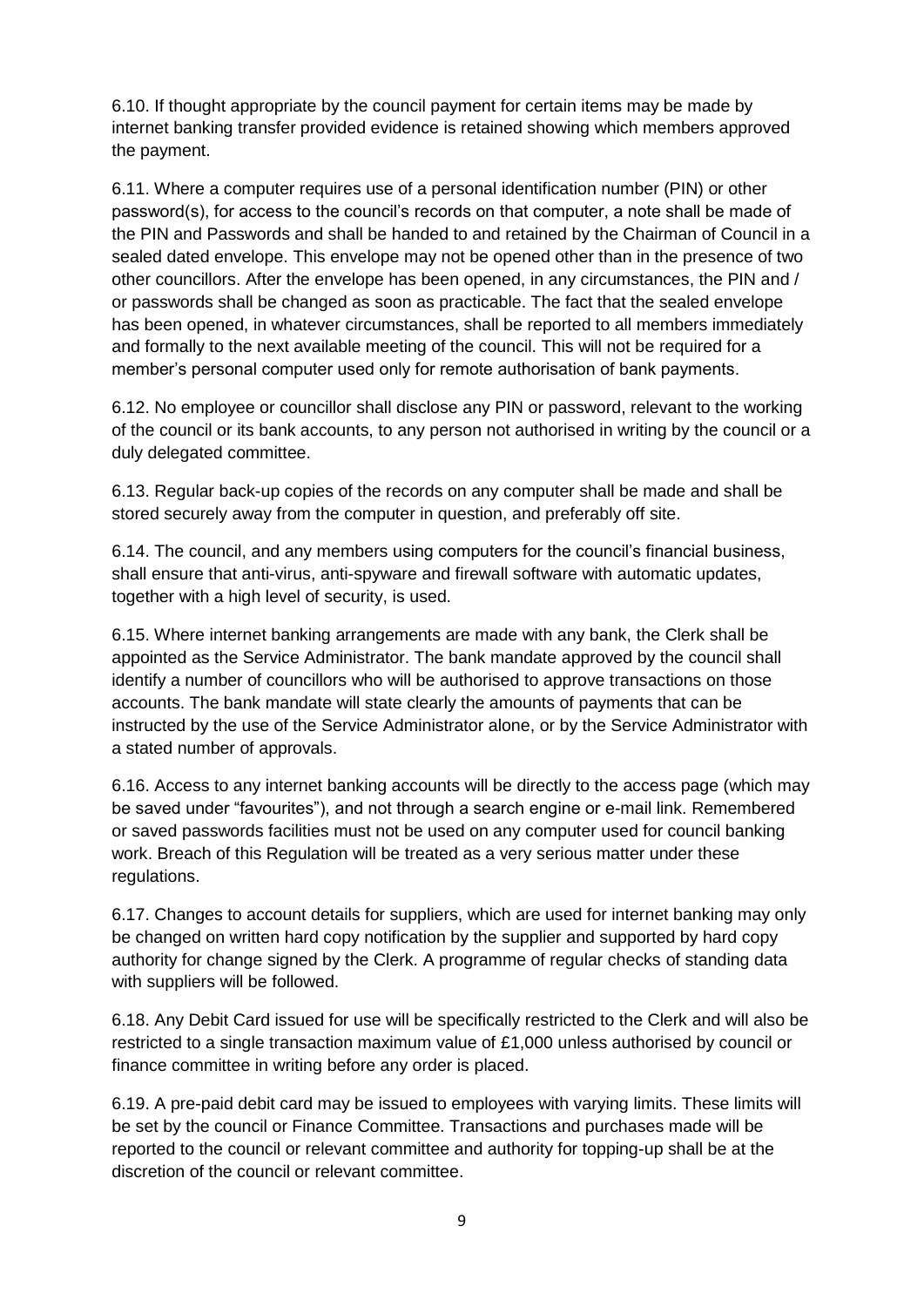6.20. Any corporate credit card or trade card account opened by the council will be specifically restricted to use by the Clerk and shall be subject to automatic payment in full at each month-end. Personal credit or debit cards of members or staff shall not be used under any circumstances.

6.21. The RFO may provide petty cash to officers for the purpose of defraying operational and other expenses. Vouchers for payments made shall be forwarded to the RFO with a claim for reimbursement.

a) The RFO shall maintain petty cash floats of £100 for the Town Hall Offices and £100 for Royston Cave for the purpose of defraying operational and other expenses. Vouchers for payments made from petty cash shall be kept to substantiate the payment.

b) Income received must not be paid into the petty cash float but must be separately banked, as provided elsewhere in these regulations.

c) Payments to maintain the petty cash float shall be shown separately on the schedule of payments presented to council under 5.2 above.

### **7. Payment of salaries**

7.1. As an employer, the council shall make arrangements to meet fully the statutory requirements placed on all employers by PAYE and National Insurance legislation. The payment of all salaries shall be made in accordance with payroll records and the rules of PAYE and National Insurance currently operating, and salary rates shall be as agreed by council, or duly delegated committee.

7.2. Payment of salaries and payment of deductions from salary such as may be required to be made for tax, national insurance and pension contributions, or similar statutory or discretionary deductions must be made in accordance with the payroll records and on the appropriate dates stipulated in employment contracts, provided that each payment is reported to the next available council meeting, as set out in these regulations above.

7.3. No changes shall be made to any employee's pay, emoluments, or terms and conditions of employment without the prior consent of the council or relevant committee.

7.4. Each and every payment to employees of net salary and to the appropriate creditor of the statutory and discretionary deductions shall be recorded in a separate confidential record (confidential cash book). This confidential record is not open to inspection or review (under the Freedom of Information Act 2000 or otherwise) other than:

a) by any councillor who can demonstrate a need to know;

- b) by the internal auditor;
- c) by the external auditor; or

d) by any person authorised under Audit Commission Act 1998, or any superseding legislation.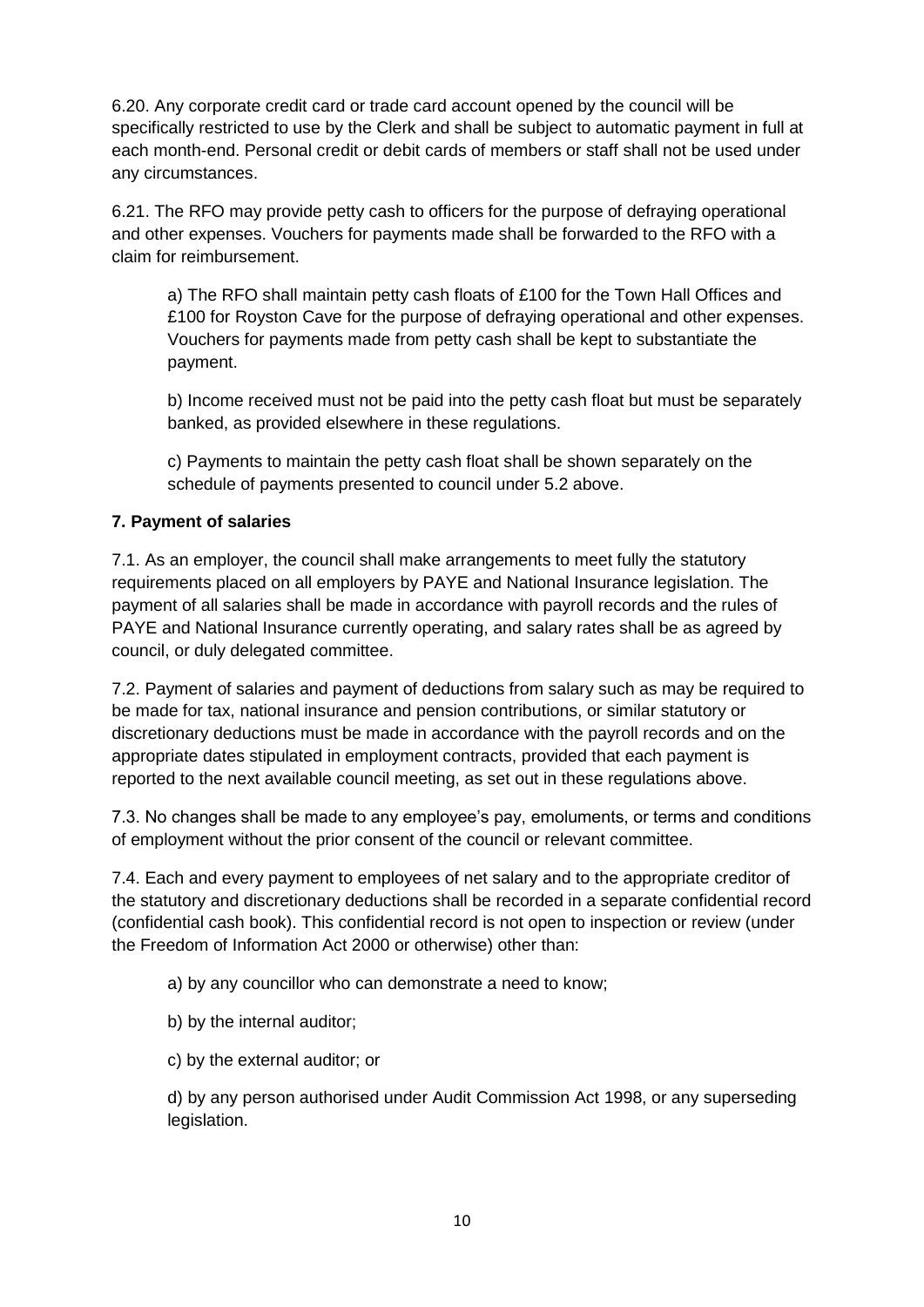7.5. The total of such payments in each calendar month shall be reported with all other payments as made as may be required under these Financial Regulations, to ensure that only payments due for the period have actually been paid.

7.6. An effective system of personal performance management should be maintained for the senior officers.

7.7. Any termination payments shall be supported by a clear business case and reported to the council. Termination payments shall only be authorised by council.

7.8. Before employing interim staff, the council must consider a full business case.

#### **8. Loans and investments**

8.1. All borrowings shall be affected in the name of the council, after obtaining any necessary borrowing approval. Any application for borrowing approval shall be approved by Council as to terms and purpose. The application for borrowing approval, and subsequent arrangements for the loan shall only be approved by full council.

8.2. Any financial arrangement which does not require formal borrowing approval from the Secretary of State/Welsh Assembly Government (such as Hire Purchase or Leasing of tangible assets) shall be subject to approval by the full council. In each case a report in writing shall be provided to council in respect of value for money for the proposed transaction.

8.3. All loans and investments shall be negotiated in the name of the council and shall be for a set period in accordance with council policy.

8.4. The council shall consider the need for an Investment Strategy and Policy which, if drawn up, shall be in accordance with relevant regulations, proper practices and guidance. Any Strategy and Policy shall be reviewed by the council at least annually.

8.5. All investments of money under the control of the council shall be in the name of the council.

8.6. All investment certificates and other documents relating thereto shall be retained in the custody of the RFO.

8.7. Payments in respect of short term or long-term investments, including transfers between bank accounts held in the same bank, or branch, shall be made in accordance with Regulation 5 (Authorisation of payments) and Regulation 6 (Instructions for payments).

#### **9. Income**

9.1. The collection of all sums due to the council shall be the responsibility of and under the supervision of the RFO.

9.2. Particulars of all charges to be made for work done, services rendered or goods supplied shall be agreed annually by the council, notified to the RFO and the RFO shall be responsible for the collection of all accounts due to the council.

9.3. The council will review all fees and charges at least every two years, following a report of the Clerk.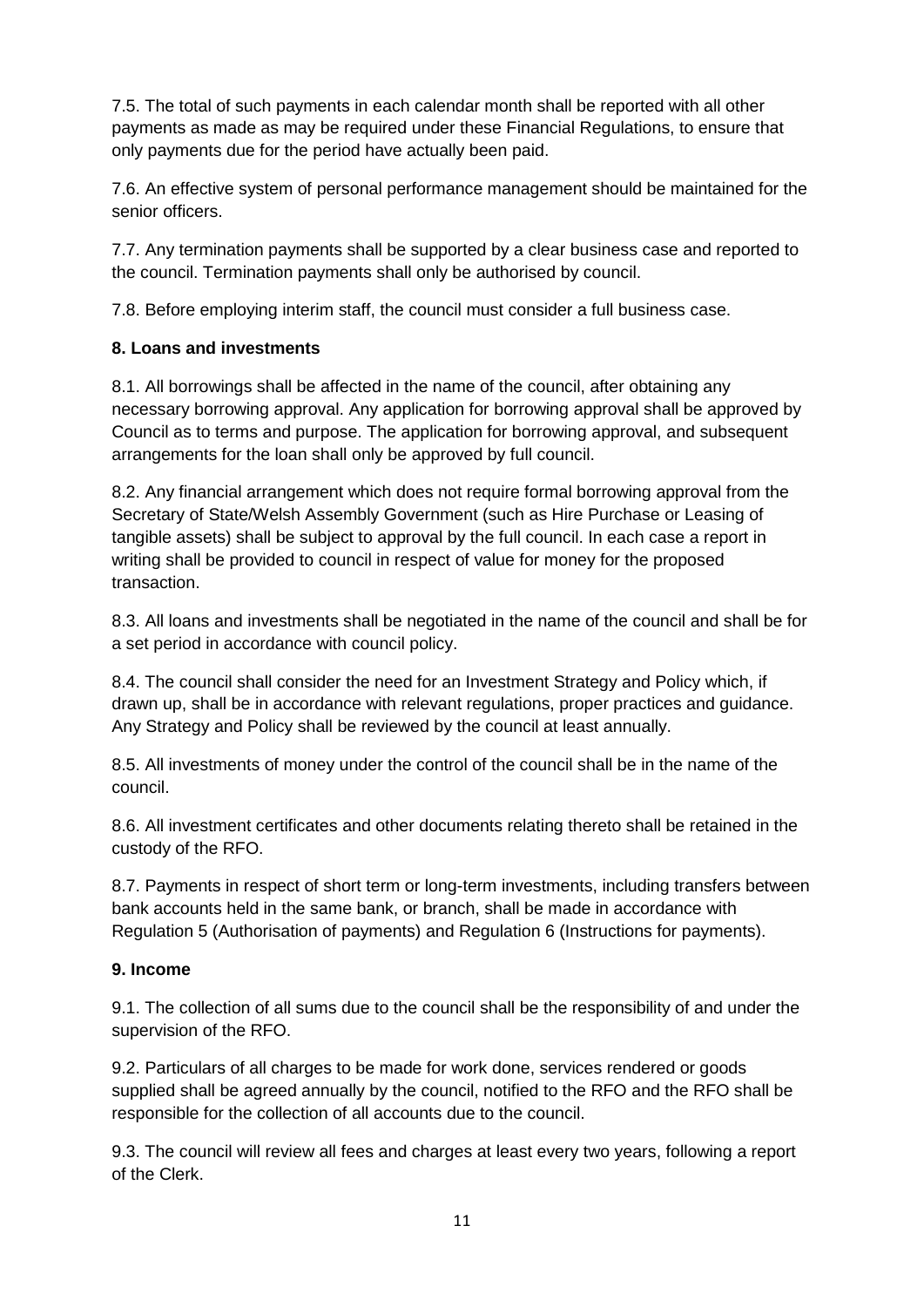9.4. Any sums found to be irrecoverable and any bad debts shall be reported to the council and shall be written off in the year.

9.5. All sums received on behalf of the council shall be banked intact as directed by the RFO. In all cases, all receipts shall be deposited with the council's bankers with such frequency as the RFO considers necessary.

9.6. The origin of each receipt shall be entered on the paying-in slip.

9.7. Personal cheques shall not be cashed out of money held on behalf of the council.

9.8. The RFO shall promptly complete any VAT Return that is required. Any repayment claim due in accordance with VAT Act 1994 section 33 shall be made at least annually coinciding with the financial year end.

9.9. Where any significant sums of cash are regularly received by the council, the RFO shall take such steps as are agreed by the council to ensure that more than one person is present when the cash is counted in the first instance, that there is a reconciliation to some form of control such as ticket issues, and that appropriate care is taken in the security and safety of individuals banking such cash.

9.10. Any income arising which is the property of a charitable trust shall be paid into a charitable bank account. Instructions for the payment of funds due from the charitable trust to the council (to meet expenditure already incurred by the authority) will be given by the Managing Trustees of the charity meeting separately from any council meeting (see also Regulation 16 below).

#### **10. Orders for work, goods and services**

10.1. An official order or letter shall be issued for all work, goods and services unless a formal contract is to be prepared or an official order would be inappropriate. Copies of orders shall be retained.

10.2. Order books shall be controlled by the RFO.

10.3. All members and officers are responsible for obtaining value for money at all times. An officer issuing an official order shall ensure as far as reasonable and practicable that the best available terms are obtained in respect of each transaction, usually by obtaining three or more quotations or estimates from appropriate suppliers, subject to any de minimis provisions in Regulation 11.1 below.

10.4. A member may not issue an official order or make any contract on behalf of the council.

10.5. The RFO shall verify the lawful nature of any proposed purchase before the issue of any order, and in the case of new or infrequent purchases or payments, the RFO shall ensure that the statutory authority shall be reported to the meeting at which the order is approved so that the minutes can record the power being used.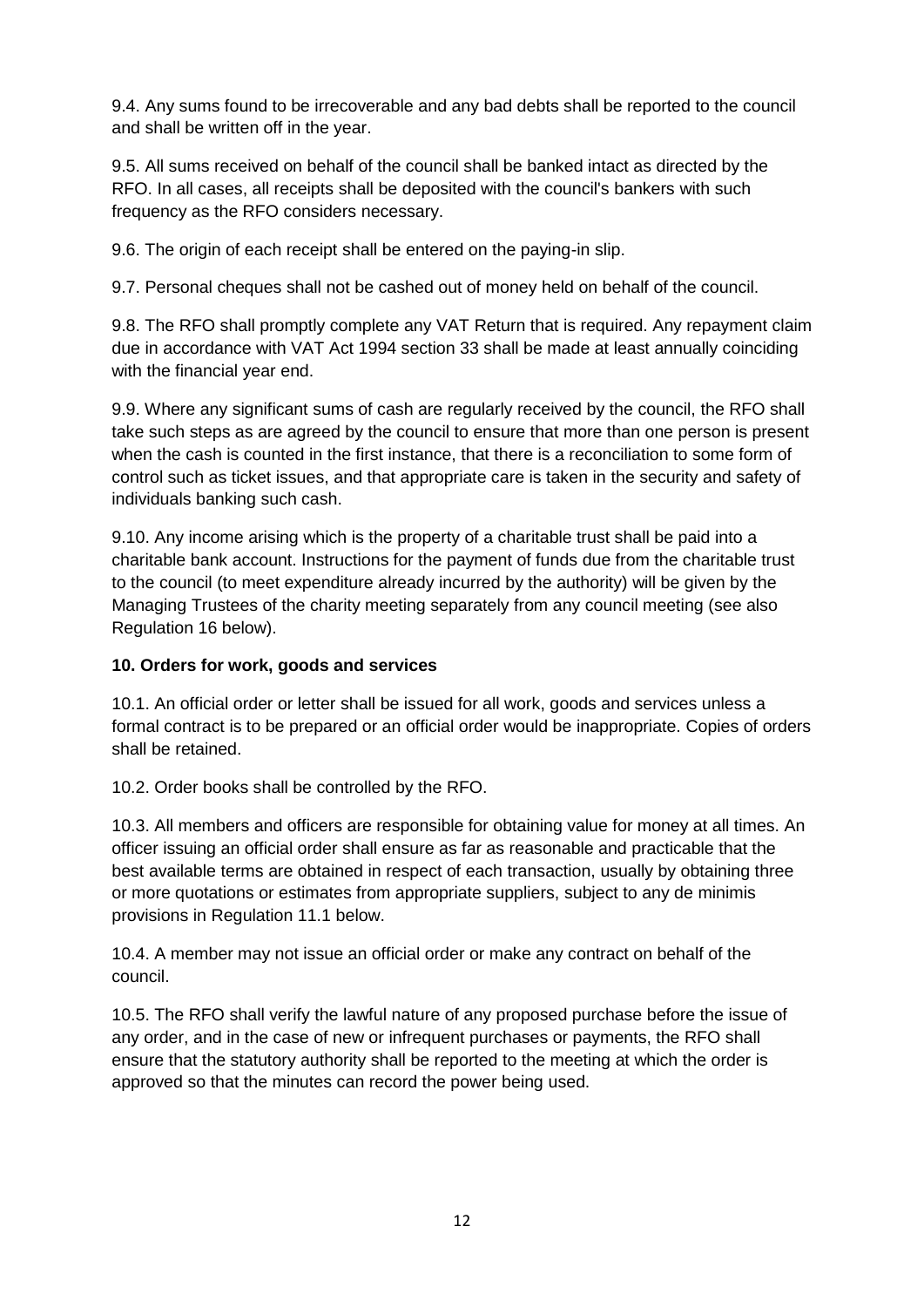#### **11. Contracts**

11.1. Procedures as to contracts are laid down as follows:

a) Every contract shall comply with these financial regulations, and no exceptions shall be made otherwise than in an emergency provided that this regulation need not apply to contracts which relate to items (i) to (vi) below:

i. for the supply of gas, electricity, water, sewerage and telephone services;

ii. for specialist services such as are provided by legal professionals acting in disputes;

iii. for work to be executed or goods or materials to be supplied which consist of repairs to or parts for existing machinery or equipment or plant;

iv. for work to be executed or goods or materials to be supplied which constitute an extension of an existing contract by the council;

v. for additional audit work of the external auditor up to an estimated value of £500 (in excess of this sum the Clerk and RFO shall act after consultation with the Chairman and Vice Chairman of council); and

vi. for goods or materials proposed to be purchased which are proprietary articles and / or are only sold at a fixed price.

b) Where the council intends to procure or award a public supply contract, public service contract or public works contract as defined by The Public Contracts Regulations 2015 ("the Regulations") which is valued at £25,000 or more, the council shall comply with the relevant requirements of the Regulations<sup>1</sup>.

c) The full requirements of The Regulations, as applicable, shall be followed in respect of the tendering and award of a public supply contract, public service contract or public works contract which exceed thresholds in The Regulations set by the Public Contracts Directive 2014/24/EU (which may change from time to time)<sup>2</sup>.

d) When applications are made to waive financial regulations relating to contracts to enable a price to be negotiated without competition the reason shall be embodied in a recommendation to the council.

e) Such invitation to tender shall state the general nature of the intended contract and the Clerk shall obtain the necessary technical assistance to prepare a specification in appropriate cases. The invitation shall in addition state that tenders must be addressed to the Clerk in the ordinary course of post. Each tendering firm shall be supplied with a specifically marked envelope in which the tender is to be sealed and remain sealed until the prescribed date for opening tenders for that contract.

**.** 

<sup>1</sup> The Regulations require councils to use the Contracts Finder website to advertise contract opportunities, set out the procedures to be followed in awarding new contracts and to publicise the award of new contracts

 $2$  Thresholds currently applicable are:

a) For public supply and public service contracts £213,477

b) For public works contracts £5,336,937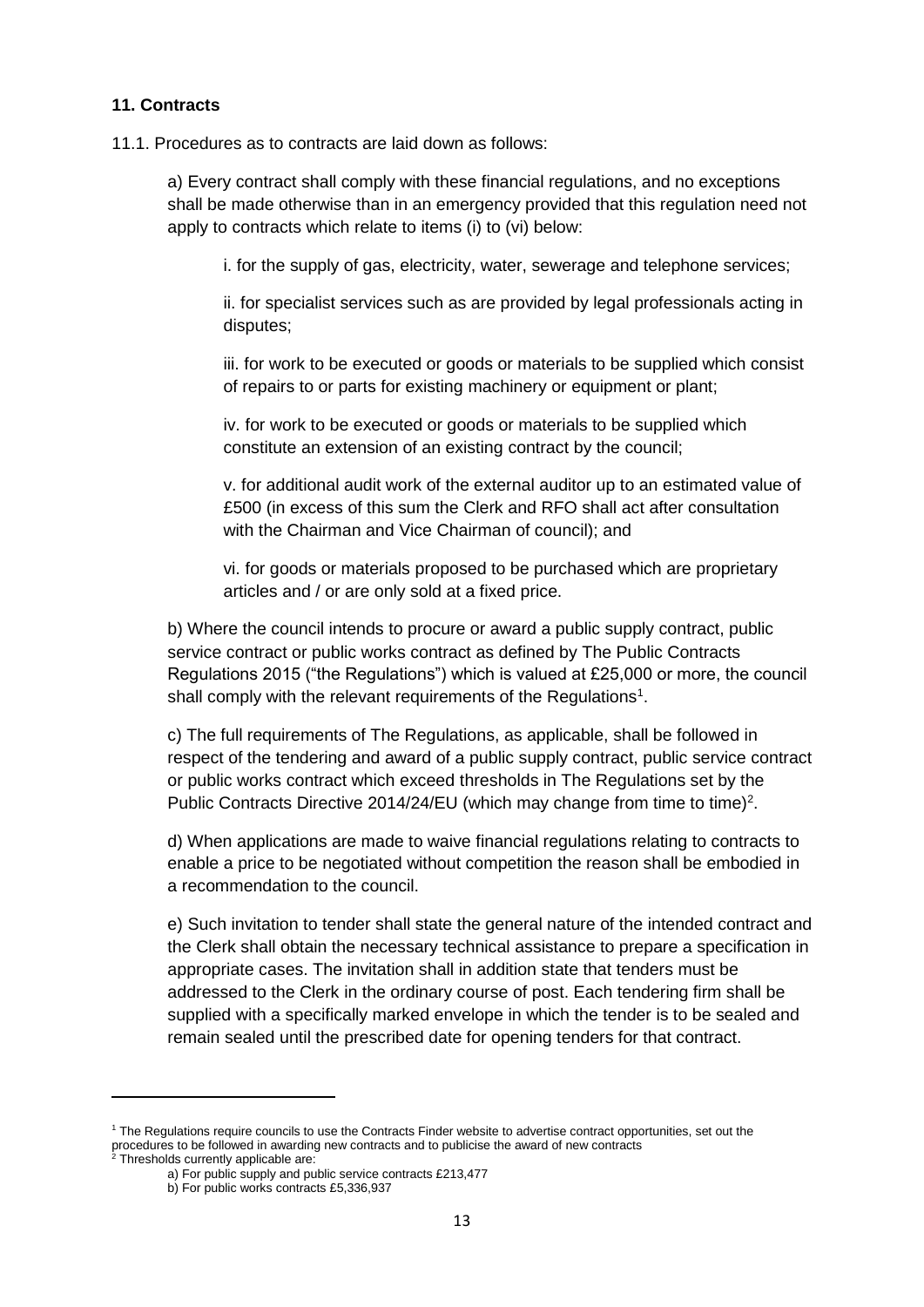f) All sealed tenders shall be opened at the same time on the prescribed date by the Clerk in the presence of at least one member of council.

g) Any invitation to tender issued under this regulation shall be subject to Standing Order 18d, and shall refer to the terms of the Bribery Act 2010.

h) When it is to enter into a contract of less than £25,000 but above £5,000 in value for the supply of goods or materials or for the execution of works or specialist services other than such goods, materials, works or specialist services as are excepted as set out in paragraph (a), the Clerk or RFO shall obtain 3 quotations (priced descriptions of the proposed supply); where the value is below £5,000 and above £2,000 the Clerk or RFO shall strive to obtain 3 estimates. Otherwise, Regulation 10.3 above shall apply.

i) The council shall not be obliged to accept the lowest or any tender, quote or estimate.

j) Should it occur that the council, or duly delegated committee, does not accept any tender, quote or estimate, the work is not allocated and the council requires further pricing, provided that the specification does not change, no person shall be permitted to submit a later tender, estimate or quote who was present when the original decision-making process was being undertaken.

#### **12. Payments under contracts for building or other construction works**

12.1. Payments on account of the contract sum shall be made within the time specified in the contract by the RFO upon authorised certificates of the architect or other consultants engaged to supervise the contract (subject to any percentage withholding as may be agreed in the particular contract).

12.2. Where contracts provide for payment by instalments the RFO shall maintain a record of all such payments. In any case where it is estimated that the total cost of work carried out under a contract, excluding agreed variations, will exceed the contract sum of 5% or more a report shall be submitted to the council.

12.3. Any variation to a contract or addition to or omission from a contract must be approved by the council and Clerk to the contractor in writing, the council being informed where the final cost is likely to exceed the financial provision.

#### **13. Stores and equipment**

13.1. The officer in charge of each section shall be responsible for the care and custody of stores and equipment in that section.

13.2. Delivery notes shall be obtained, where possible, in respect of all goods received into store, otherwise delivered goods must be checked as to order and quality at the time delivery is made.

13.3. Stocks shall be kept at the minimum levels consistent with operational requirements.

13.4. The RFO shall be responsible for periodic checks of stocks and stores at least annually.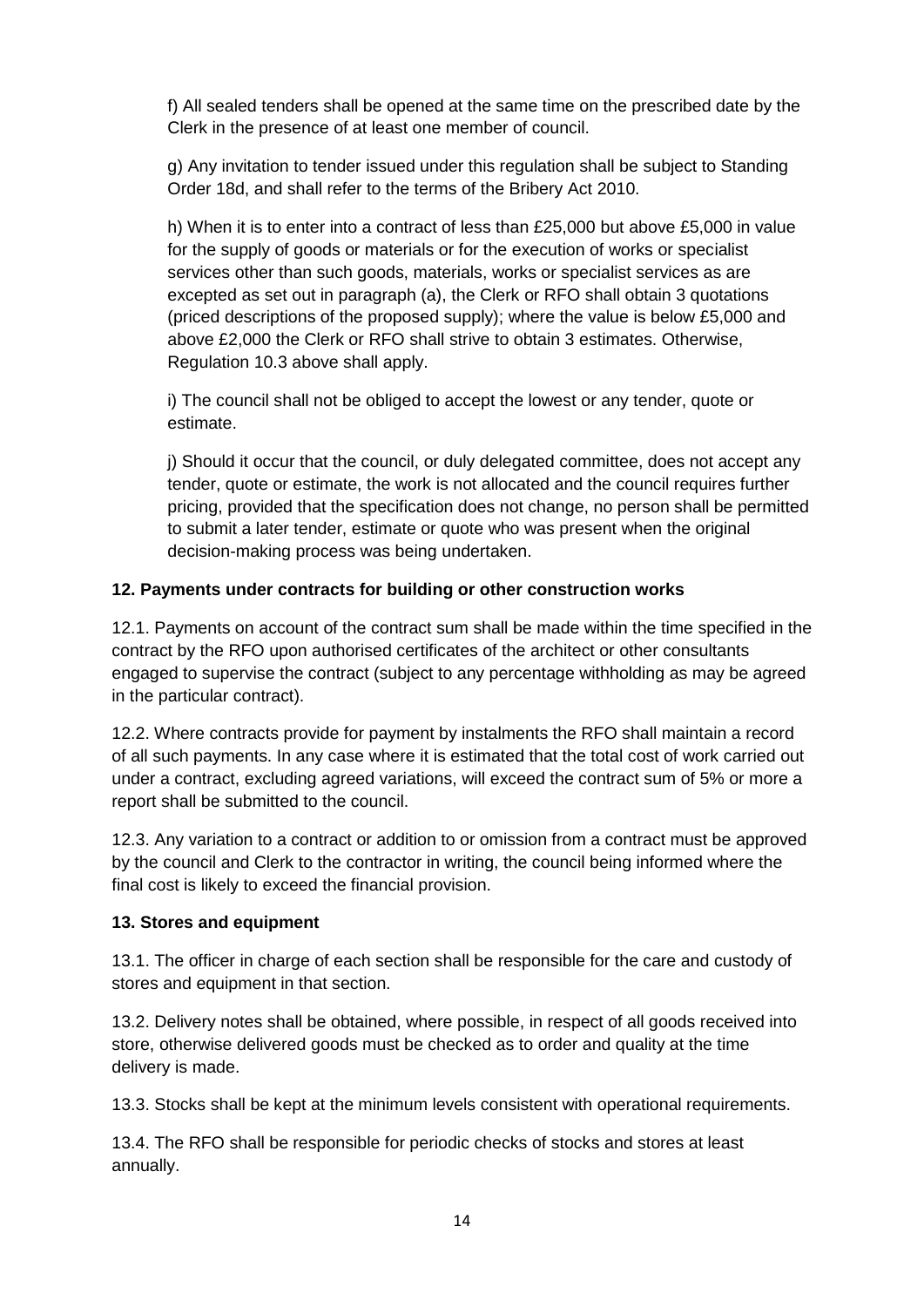#### **14. Assets, properties and estates**

14.1. The Clerk shall make appropriate arrangements for the custody of all title deeds and Land Registry Certificates of properties held by the council. The RFO shall ensure a record is maintained of all properties held by the council, recording the location, extent, plan, reference, purchase details, nature of the interest, tenancies granted, rents payable and purpose for which held in accordance with Accounts and Audit Regulations.

14.2. No tangible moveable property shall be purchased or otherwise acquired, sold, leased or otherwise disposed of, without the authority of the council, together with any other consents required by law, save where the estimated value of any one item of tangible movable property does not exceed £1,000.

14.3. No real property (interests in land) shall be sold, leased or otherwise disposed of without the authority of the council, together with any other consents required by law. In each case a report in writing shall be provided to council in respect of valuation and surveyed condition of the property (including matters such as planning permissions and covenants) together with a proper business case (including an adequate level of consultation with the electorate).

14.4. No real property (interests in land) shall be purchased or acquired without the authority of the full council. In each case a report in writing shall be provided to council in respect of valuation and surveyed condition of the property (including matters such as planning permissions and covenants) together with a proper business case (including an adequate level of consultation with the electorate).

14.5. Subject only to the limit set in Regulation 14.2 above, no tangible moveable property shall be purchased or acquired without the authority of the full council or relevant committee. In each case a report in writing shall be provided to council with a full business case.

14.6. The RFO shall ensure that an appropriate and accurate Register of Assets and Investments is kept up to date. The continued existence of tangible assets shown in the Register shall be verified at least annually, possibly in conjunction with a health and safety inspection of assets.

#### **15. Insurance**

15.1. Following the annual risk assessment (per Regulation 17), the RFO shall effect all insurances and negotiate all claims on the council's insurers.

15.2. The Clerk should note all new risks, properties or vehicles which require to be insured and of any alterations affecting existing insurances.

15.3. The RFO shall keep a record of all insurances effected by the council and the property and risks covered thereby and annually review it.

15.4. The RFO shall be notified of any loss liability or damage or of any event likely to lead to a claim, and shall report these to council at the next available meeting.